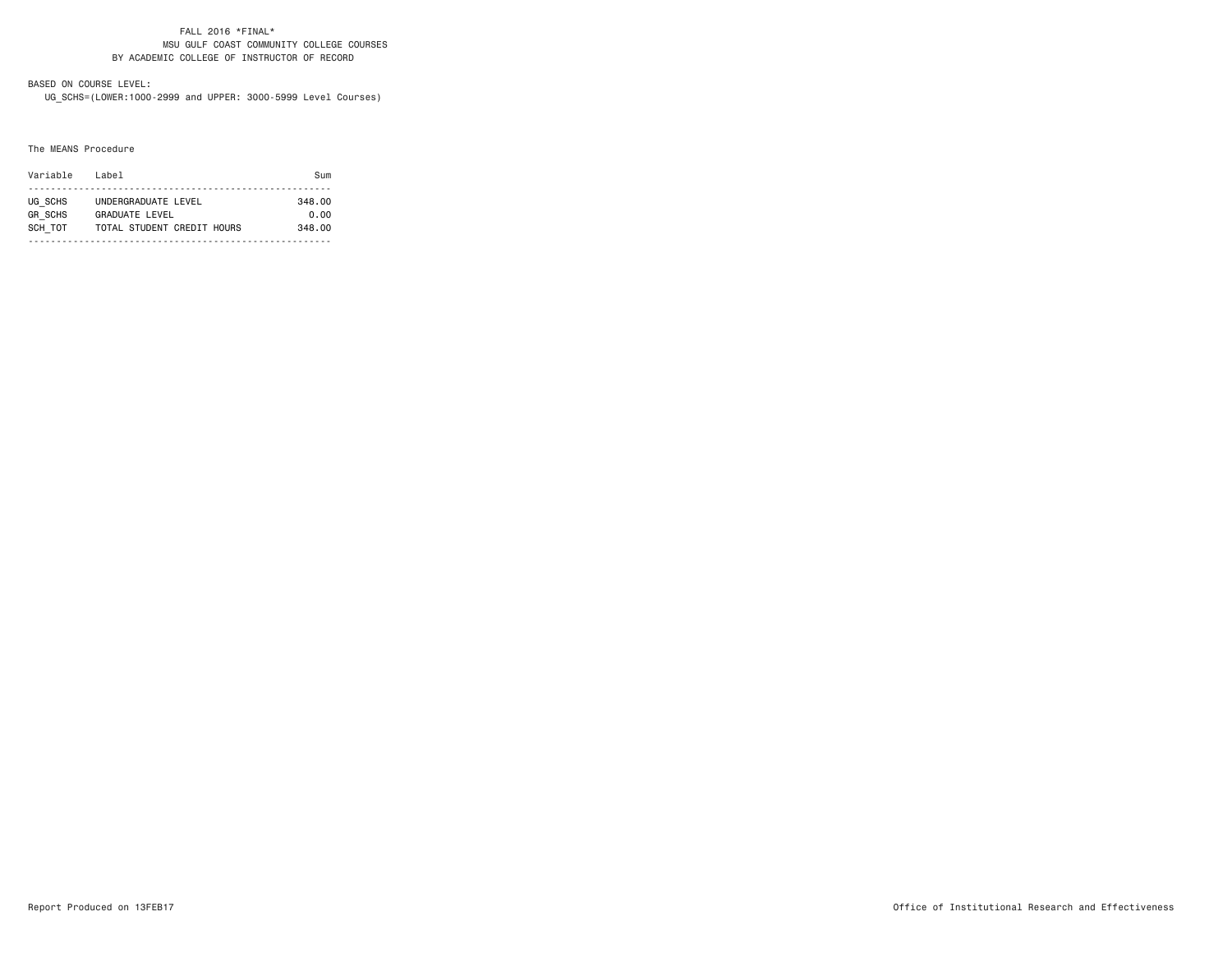### FALL 2016 \*FINAL\* MSU GULF COAST COMMUNITY COLLEGE COURSESBY ACADEMIC COLLEGE OF INSTRUCTOR OF RECORD

BASED ON COURSE LEVEL:

UG\_SCHS=(LOWER:1000-2999 and UPPER: 3000-5999 Level Courses \*\*Excludes CVM 5000-5999 Level Courses\*\*)

The MEANS Procedure

| ACADEMIC COLLEGE | N<br>Obs | Variable                             | Label                                                                      | Sum                      |
|------------------|----------|--------------------------------------|----------------------------------------------------------------------------|--------------------------|
| Engineering      |          | UG SCHS<br><b>GR SCHS</b><br>SCH TOT | UNDERGRADUATE LEVEL<br><b>GRADUATE LEVEL</b><br>TOTAL STUDENT CREDIT HOURS | 348.00<br>0.00<br>348.00 |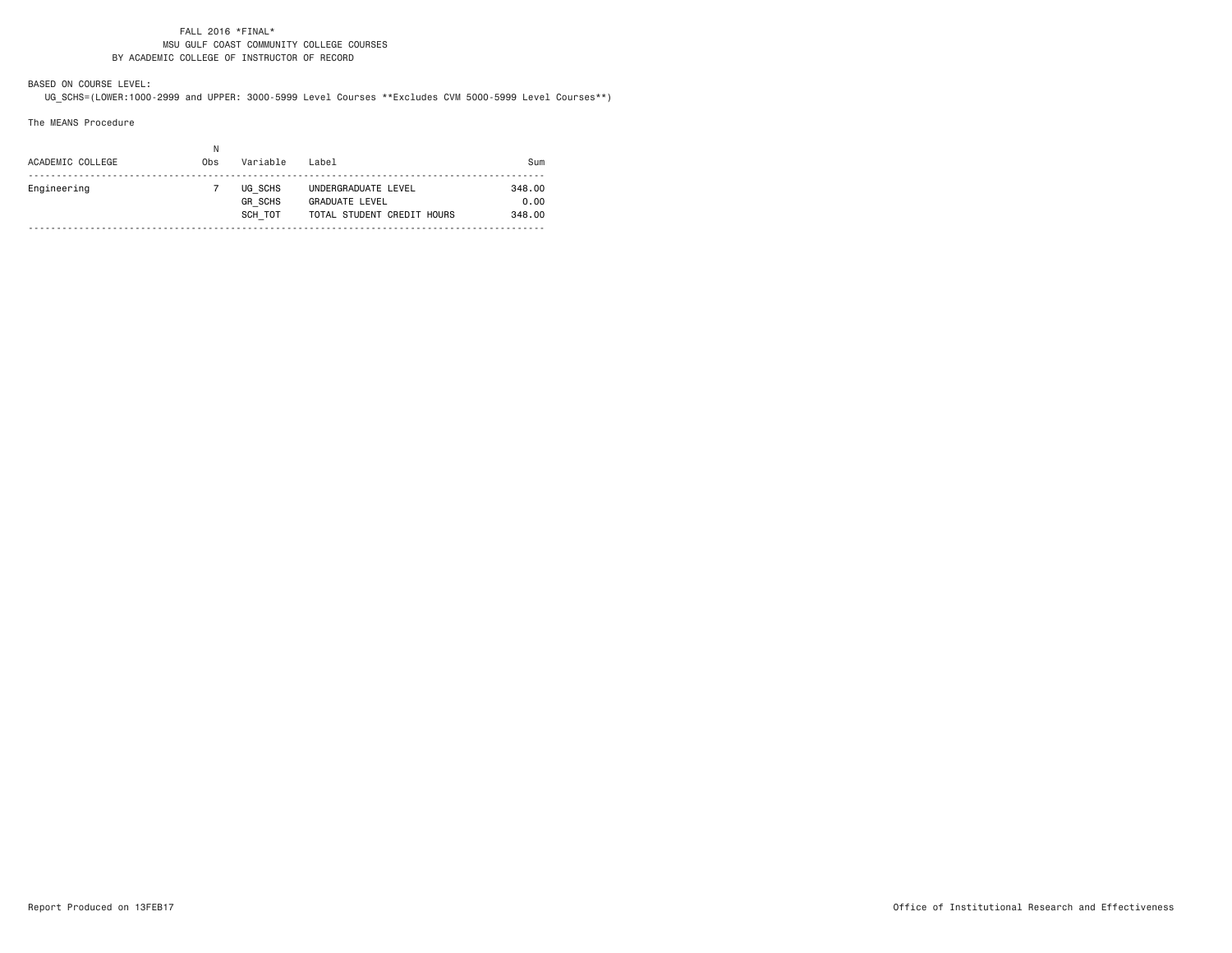### FALL 2016 \*FINAL\* MSU GULF COAST COMMUNITY COLLEGE COURSESBY ACADEMIC COLLEGE OF INSTRUCTOR OF RECORD

BASED ON COURSE LEVEL:

 UG\_SCHS=(LOWER:1000-2999 and UPPER: 3000-5999 Level Courses \*\*Excludes CVM 5000-5999 Level Courses\*\*) GR\_SCHS=(GRAD\_1: 6000-7999 Level Courses and GRAD\_2: 8000-9999 Level Courses)

ACADEMIC COLLEGE=Engineering

|                                   | 348           | 0        | 348.00 |
|-----------------------------------|---------------|----------|--------|
|                                   |               |          |        |
| Mechanical Engineering            | 296           | 0        | 296.00 |
| Electrical & Computer Engineering | 52            | 0        | 52.00  |
|                                   |               |          |        |
| ACADEMIC DEPARTMENT               | LEVEL         | LEVEL    | TOTAL  |
|                                   | UNDERGRADUATE | GRADUATE |        |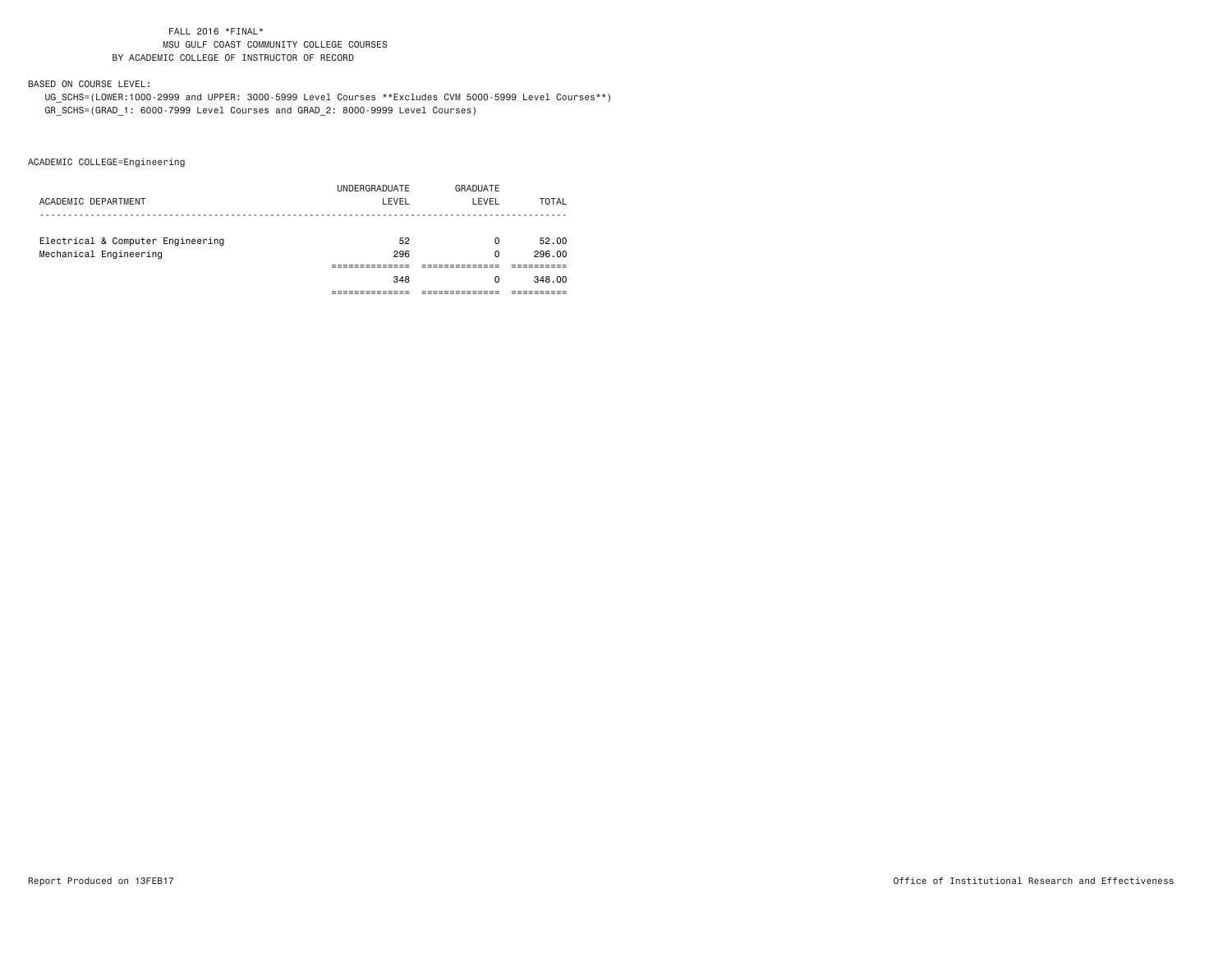# \* FINAL \* FALL 2016 STUDENT CREDIT HOUR DETAIL - MSU GULF COAST COMMUNITY COLLEGE COURSES BY ACADEMIC COLLEGE/DEPARTMENT OF INSTRUCTOR OF RECORD

## ACADEMIC COLLEGE=Engineering

| ACADEMIC DEPARTMENT               | Instructor Name        | Rank                               | Tenure<br>Status | Course<br>Cip ; | CRN | Course #              |       | Crs | Sec Type Title  | Delvy | Inst<br>Per | UG<br>SCHS | GR<br><b>SCHS</b> | Tota<br>SCI                                                        |
|-----------------------------------|------------------------|------------------------------------|------------------|-----------------|-----|-----------------------|-------|-----|-----------------|-------|-------------|------------|-------------------|--------------------------------------------------------------------|
| Electrical & Computer Engineering | Shivakumaraiah, Lokesh | Clinical Assist Pro  Non-Ten Track |                  |                 |     | 141001 34811 ECE 3714 | 601 B |     | Digital Devices |       |             | 52<br>.    | .                 | 52.<br>.                                                           |
|                                   |                        |                                    |                  |                 |     |                       |       |     |                 |       |             | 52         |                   | 52.                                                                |
|                                   |                        |                                    |                  |                 |     |                       |       |     |                 |       |             |            | =========         | $\qquad \qquad \equiv \equiv \equiv \equiv \equiv \equiv \equiv :$ |
| Electrical & Computer Engineering |                        |                                    |                  |                 |     |                       |       |     |                 |       |             | 52         |                   | 52.                                                                |
|                                   |                        |                                    |                  |                 |     |                       |       |     |                 |       |             | ---------  | ---------         | $=$ $=$ $=$ $=$ $=$ $=$ $=$ $:$                                    |